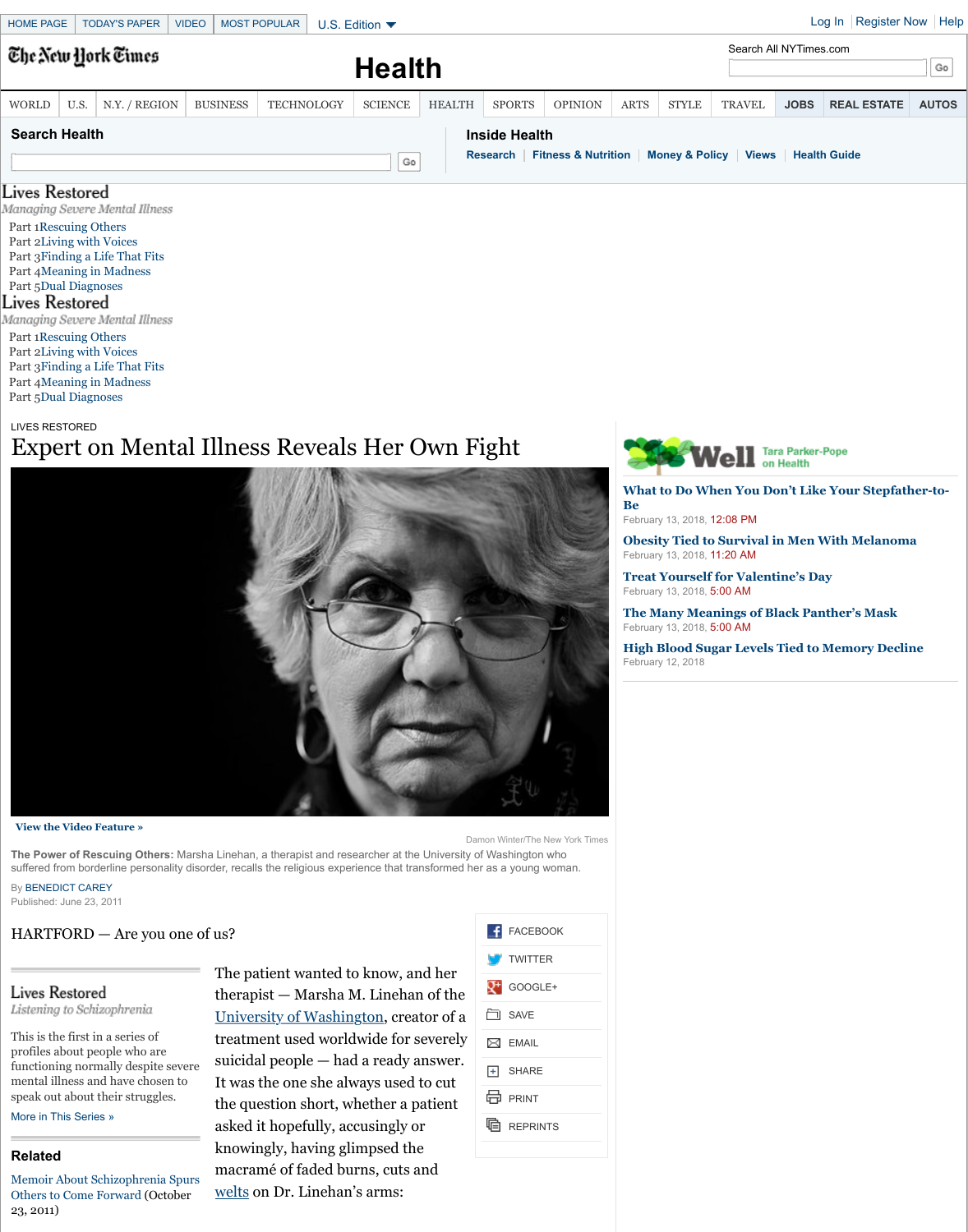#### **B** Enlarge This Image



Damon Winter/The New York Times

The door to the room where as a teenager Dr. Linehan was put in seclusion. The room has since been turned into a small office.

Now, an increasing number of them are risking exposure of their secret, saying that the time is right. The nation's mental health system is a shambles, they say, criminalizing many patients and warehousing some of the most severe in nursing and group homes where they receive care from workers with min[imal qualifica](http://www.depts.washington.edu/brtc)tions.

Moreover, the enduring stigma of [mental illness tea](http://www.harthosp.org/InstituteOfLiving/default.aspx)ches people with such a diagnosis to think of themselves as victims, snuffing out the one thing that can motivate them to find treatment: hope.

"There's a tremendous need to implode the myths of mental illness, to put a face on it, to show people that a

diagnosis does not have to lead to a painful and oblique life," said Elyn R. Saks, a professor at the University of Southern California School of Law who chronicles her own struggles with schizophrenia in "The Center Cannot Hold: My Journey Through Madness." "We who struggle with these disorders can lead full, happy, productive lives, if we have the right resources."

These include medication (usually), therapy (often), a measure of good luck (always) and, most o[f all, the inner str](javascript:pop_me_up2()ength to manage one's demons, if not banish them. That [strength can come from any n](javascript:pop_me_up2()umber of places, these former patients say: love, forgiveness, faith in God, a lifelong friends[hip.](http://topics.nytimes.com/top/news/health/diseasesconditionsandhealthtopics/mentalhealthanddisorders/index.html?inline=nyt-classifier)

But Dr. Linehan's case shows there is no recipe. She was driven by a mission to rescue people who are chronically suicidal, often as a result of borderline personality disorder, an enigmatic condition characterized in part by self-destructive urges.

"I honestly didn't realize at the time that I was dealing with myself," she said. "But I suppose it's true that I developed a therapy that provides the things I needed for so many years and never got."

# **'I Was in Hell'**

She learned the central tragedy of severe mental illness the hard way, banging her head against the wall of a locked room.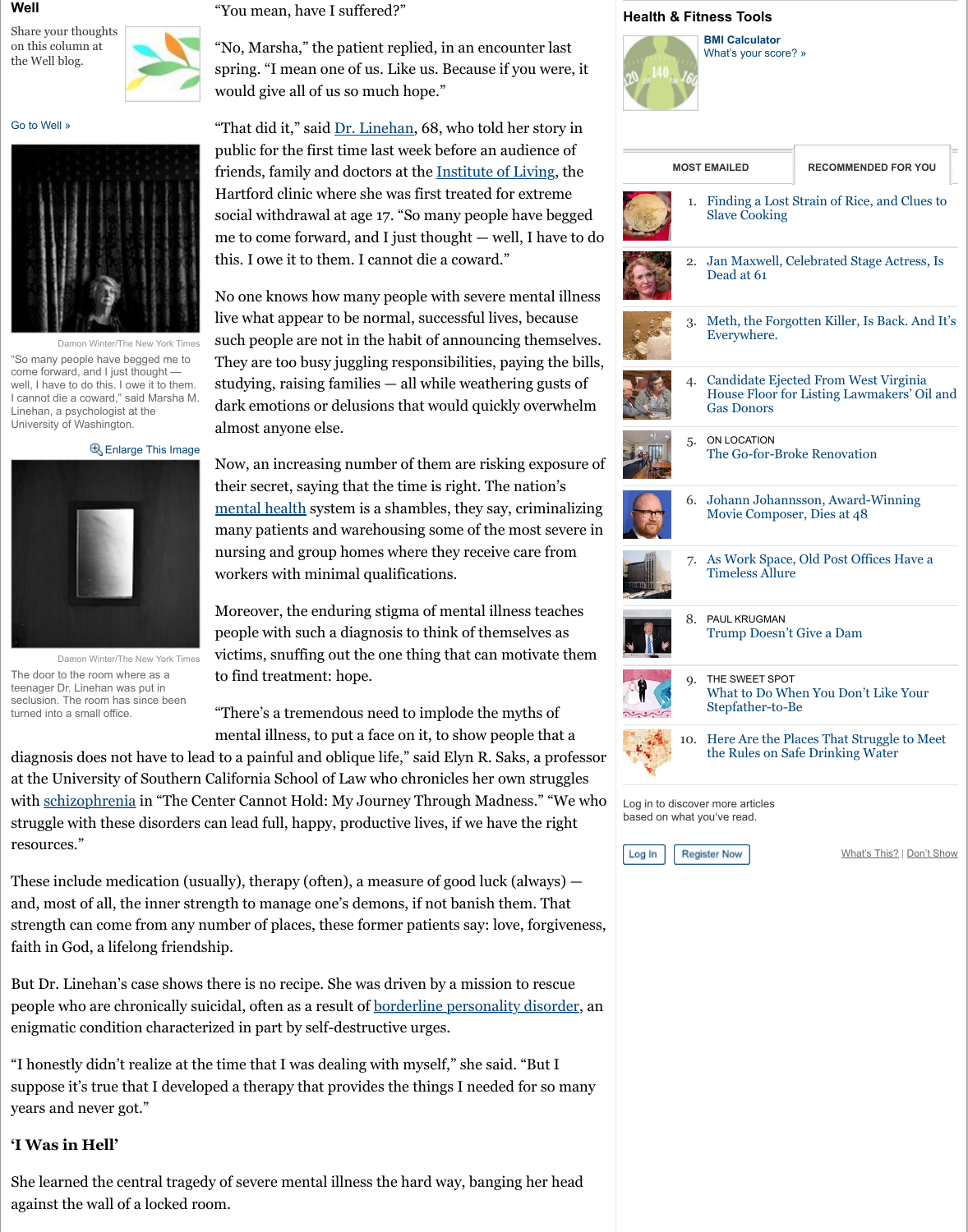her attractive and accomplished siblings. But whatever currents of distress ran under the surface, no one took much notice until she was bedridden with headaches in her senior year of high school.

Her younger sister, Aline Haynes, s[aid: "This](http://health.nytimes.com/health/guides/specialtopic/smoking-tips-on-how-to-quit/overview.html?inline=nyt-classifier) was Tulsa in the 1960s, and I don't think my parents had any idea what to do with Marsha. No one really knew what mental illness was."

Soon, a local psychiatrist recommended a stay at the Institute of Living, to get to the bottom of the problem. There, doctors gave her a diagnosis of schizophrenia; dosed her with Thorazine, Librium and other powerful drugs, as well as hours of Freudian analysis; and strapped her down for electroshock treatments, 14 shocks the first time through and 16 the second, according to her medical records. Nothing changed, and soon enough the patient was back in seclusion on the locked ward.

"Everyone was terrified of ending up in there," said Sebern Fisher, a fellow patient who became a close friend. But whatever her surroundings, Ms. Fisher added, "Marsha was capable of caring a great deal about another person; her passion was as deep as her loneliness."

A discharge summary, dated May 31, 1963, noted that "during 26 months of hospitalization, Miss Linehan was, for a considerable part of this time, one of the most disturbed patients in the hospital."

A verse the troubled girl wrote at the time reads:

They put me in a four-walled room

But left me really out

My soul was tossed somewhere askew

My l[imbs were](http://www.ncbi.nlm.nih.gov/pubmedhealth/PMH0000553/) t[ossed he](http://www.ncbi.nlm.nih.gov/pubmedhealth/PMH0000568/)re about

Bang her head where she would, the tragedy remained: no one knew what was happening to her, and as a result medical care only made it worse. Any real treatment would have to be based not on some theory, she later concluded, but on facts: which precise emotion led to which thought led to the latest gruesome act. It would have to break that chain — and teach a new behavior.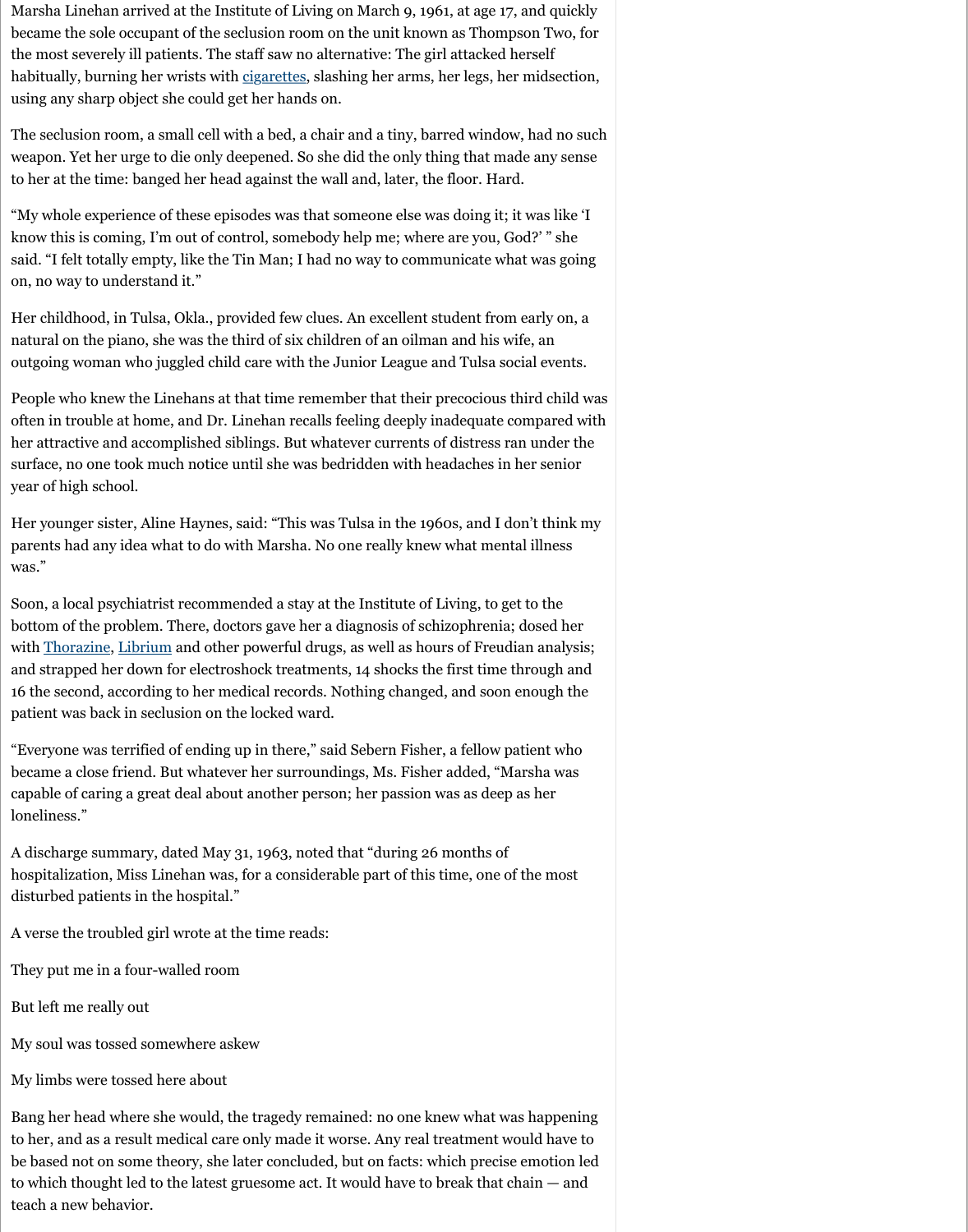The high lasted about a year, before the feelings of devastation returned in the wake of a romance that ended. But something was different. She could now weather her emotional storms without cutting or harming herself.

# What had changed?

It took years of study in psychology — she earned a Ph.D. at Loyola in 1971 — before she found an answer. On the surface, it seemed obvious: She had accepted herself as she was. She had tried to kill herself so many times because the gulf between the person she wanted to be and the person she was left her desperate, hopeless, deeply homesick for a life she would never know. That gulf was real, and unbridgeable.

That basic idea  $-$  radical acceptance, she now calls it  $-$  became increasingly important as she began working with patients, first at a suicide clinic in Buffalo and later as a researcher. Yes, real change was possible. The emerging discipline of behaviorism taught that people could learn new behaviors — and that acting differently can in time alter underlying emotions from the top down.

But deeply suicidal people have tried to change a million times and failed. The only way to get through to them was to acknowledge that their behavior made sense: Thoughts of death were sweet release given what they were suffering.

"She was very creative with people. I saw that right away," said Gerald C. Davison, who in 1972 admitted Dr. Linehan into a postdoctoral program in behavioral therapy at Stony Brook University. (He is now a psychologist at the University of Southern California.) "She could get people off center, challenge them with things they didn't want to hear without making them feel put down."

No therapist could pro[mise a quick](http://topics.nytimes.com/top/news/health/diseasesconditionsandhealthtopics/psychology_and_psychologists/index.html?inline=nyt-classifier) transformation or even sudden "insight," much less a shimmering religious vision. But now Dr. Linehan was closing in on two seemingly opposed principles that could form the basis of a treatment: acceptance of life as it is, not as it is supposed to be; and the need to change, despite that reality and because of it. The only way to know for sure whether she had something more than a theory was to test it scientifically in the real world — and there was never any doubt where to start.

# **Getting Through the Day**

"I decided to get supersuicidal people, the very worst cases, because I figured these are the